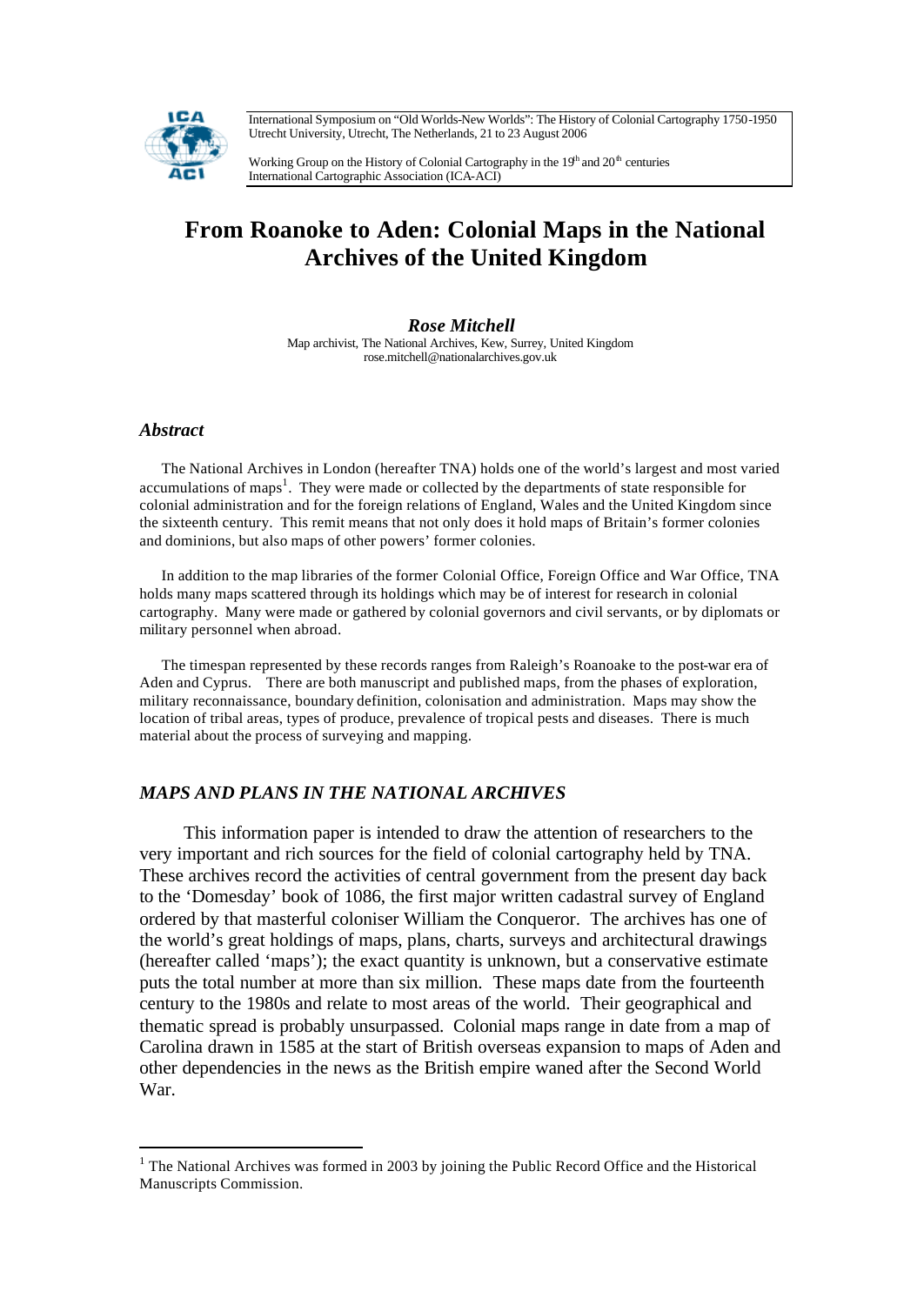An important part of these archives are the records of the departments of state responsible for colonial administration and for the foreign relations of England, Wales and the United Kingdom since the sixteenth century, and there are many tens of thousands of maps, plans and surveys of places overseas among these holdings. The records are arranged by the government department which created or used them, not according to theme, geographical area or publisher, and so it is useful for researchers to have a broad awareness of the remit and timespan of these various offices. The most important departments were those of the Secretaries of State (the State Paper Office), the Board of Trade and Plantations, the Foreign Office, the Colonial Office, the Commonwealth Relations Office, the Commonwealth Office, and now the Foreign and Commonwealth Office (though the latter was created after the symposium end date of 1950).

#### *Early colonial period (late sixteenth century to c.1780)*

The first attempts to plant an English colony were made in the late sixteenth century, when England set sights on America. TNA holds possibly the earliest English map of part of North America based on direct observation, a map probably made in 1585 and showing the location of the experimental colony of Roanoke (Figure 1). Observations on the map give information useful to the prospective coloniser, such as an abundance of fish and grapes.

The Roanoke experiment failed, but this did not deter further English settlements in America and the West Indies through the seventeenth and eighteenth centuries. There was also trade and settlement in the East Indies and West Africa from the mid eighteenth century, with slavery a major factor. In these early days of English colonial empire, plantations (as colonies were then termed) were regarded mainly as sources of raw materials and labour. This link was reflected in the aims of various committees set up to develop and govern the colonies under the aegis of the Privy Council, culminating in the Board of Trade and Plantations (1700-1782). The main focus of all these bodies was on the development of British commercial gains from overseas colonies.

This aim generated interest in geographical information, maps and surveys of countries abroad. The Board appears to have taken an active role in acquiring this information. In 1676 colonial governors were instructed to procure and send home maps of territories for which they were responsible. The Board acquired manuscript maps and plans, and purchased commercially printed maps. It also commissioned surveys, such as those of de Brahms and Samuel Holland in North America. There was interest in both overland routes and at sea, so charts were considered important, as well as maps. Until the British Navy set up its own Hydrographic Office in 1795 captains were reliant upon commercially published charts.

Colonial business generally declined after the loss of the American colonies, following the American War of Independence, at which point the Board of Trade and Plantations was abolished.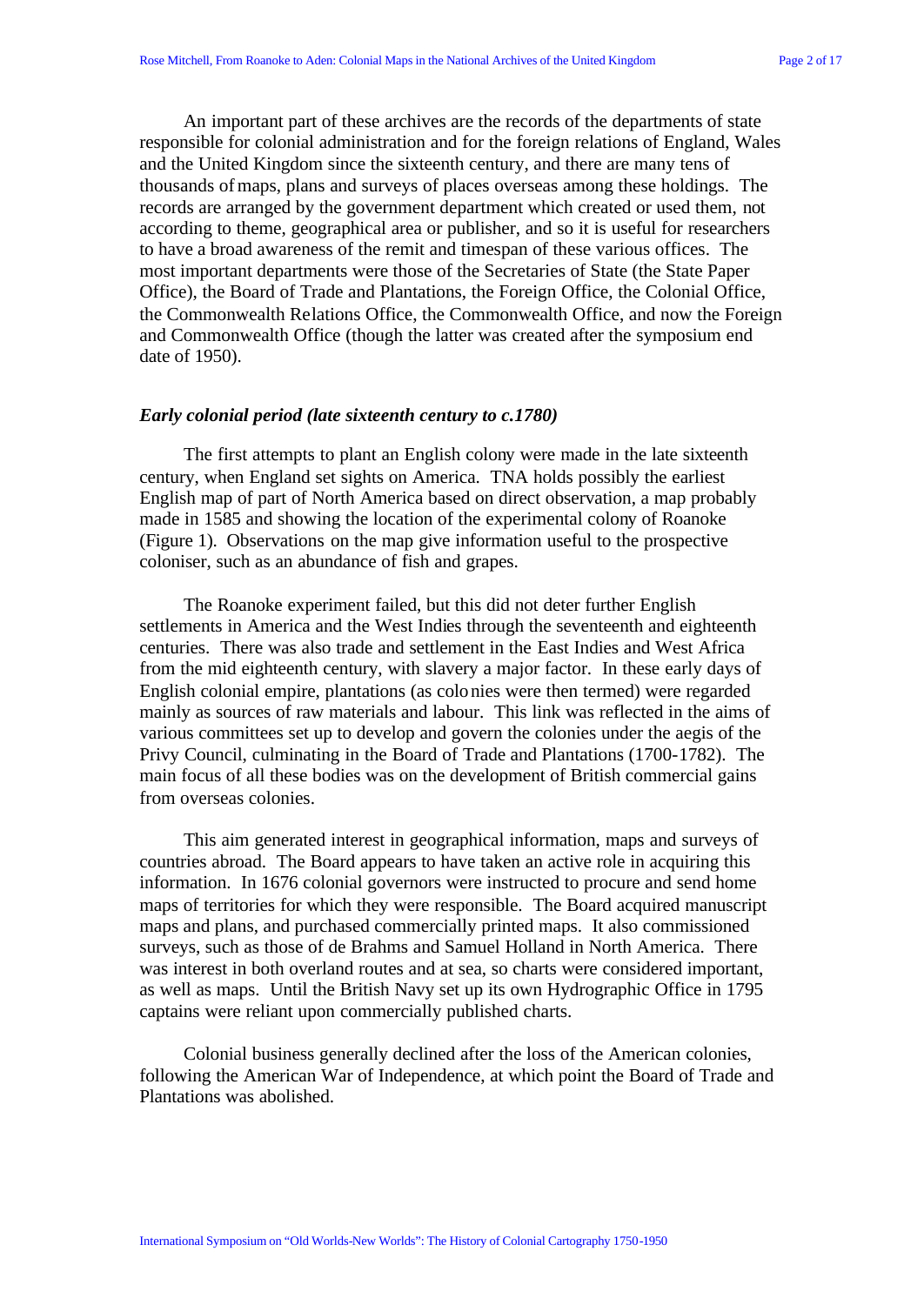

Figure 1. Map of the coast of North Carolina, made in about 1585, showing King's (now Roanoke) Island at lower right, shortly to be settled as the first experimental English colony.<sup>2</sup>

While some maps and charts of the early colonial period are to be found among the State Paper Office record series the majority, along with those of the Board of Trade and Plantations, were subsequently inherited by the Colonial Office and Foreign Office.

# *Main colonial period (c.1780 to c.1900)*

l

Britain was at war with France for most of the period 1793 to 1815, motivated on both sides to a large extent by trade and colonial ambitions. What colonial business remained after the loss of the American colonies - largely that of the West Indies and of the settlement of Australia - came under firstly the Home Secretary then the War Secretary, until after the end of the Napoleonic wars. European conflict was continued in the colonies of Britain and France overseas, and many Caribbean islands changed hands during this period, some of them a number of times. This means that

 $2$  The National Archives (hereafter TNA): Public Record Office (hereafter PRO): MPG 1/584 extracted from CO 1/1. All images reproduced with permission from The National Archives.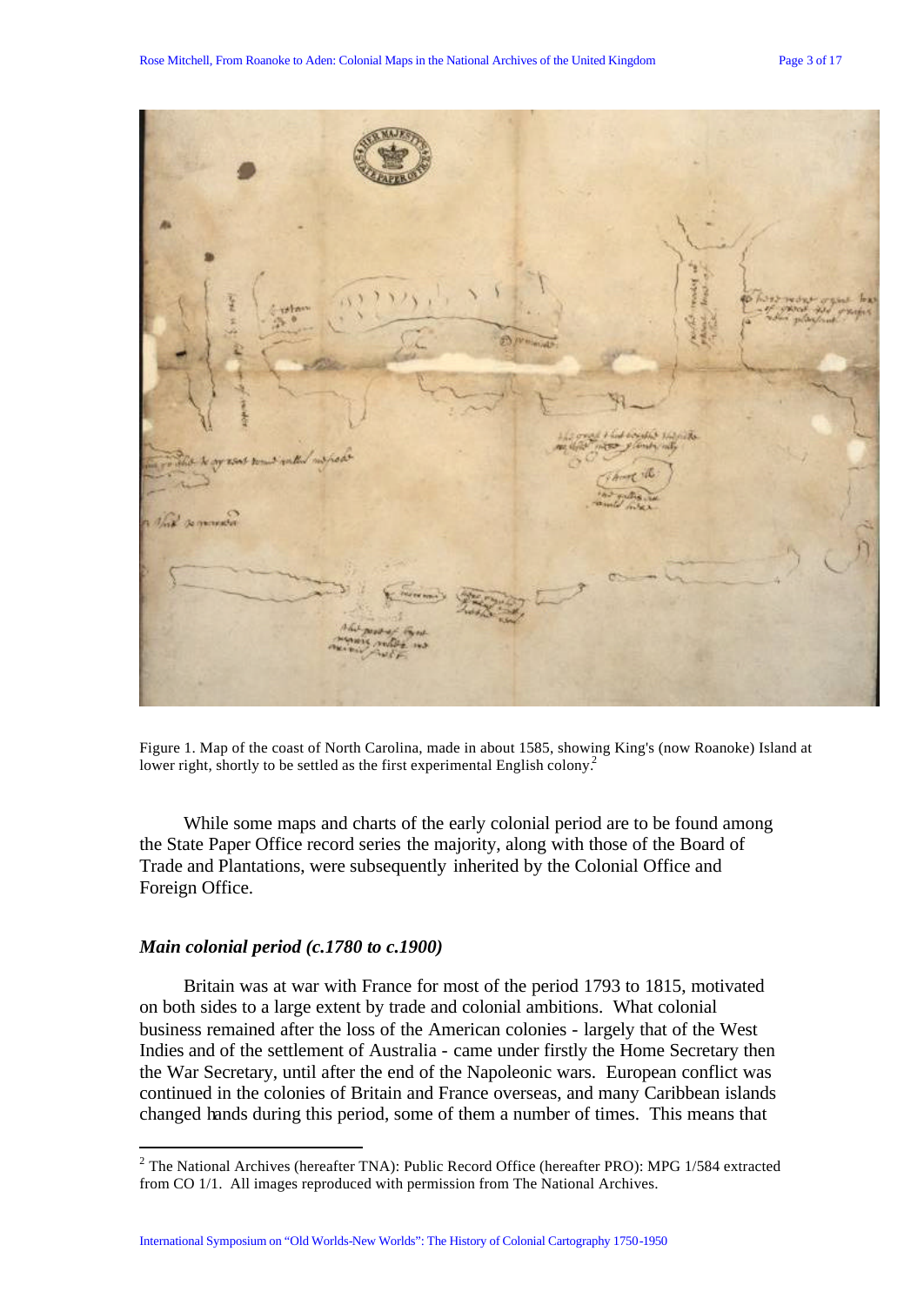TNA holds maps and other records of islands usually considered as part of the French empire, for the periods when they were under British rule.

At the end of the wars there was renewed interest in expansion of empire, for example in what is now Canada. Colonisation by means of cheap land grants to former soldiers was doubly attractive in that it provided a means of having readytrained militias if the United States of America were to try to invade and at the same time it disposed of a post-war surplus unemployed population. Responsibility for colonial affairs remained tied to military matters until the outbreak of the Crimean War in 1854, when the overall volume of business required the War and Colonial Department to be divided to form the War Office and the Colonial Office. The latter body inherited maps acquired by its predecessors and these formed the beginning of what became the Colonial Office Map Library. This collection burgeoned with the deposit of mapping during the latter half of the century, now including that of Africa, Asia, South America and New Zealand.

The Colonial Office was not the only major department involved in overseas matters over the last few centuries. The Foreign Office, which came into being in 1782, was responsible for political relations with foreign powers included briefing the Government on overseas affairs, enhancing British influence over other nations and developing commercial links. Maps and plans often accompanied reports and dispatches sent to the Foreign Office by diplomatic and consular officials. Many others were acquired from mapsellers in order to assist comprehension of diplomatic and territorial relations abroad. The War Office and the Admiralty were involved in the business of overseas exploration and reconnaissance, and trained surveying officers accompanied expeditions.

Each of the first three offices usually placed maps in the custody of departmental libraries; their map libraries have been transferred to TNA (the respective record series are listed in Table 1). These map libraries represent an *ad hoc* accumulation and are rich sources of printed and manuscript maps. They consist of maps inherited from earlier departments coupled with newly acquired maps. Many maps were gathered by diplomats when abroad or by colonial governors and civil servants, usually upon standing instruction from the Office concerned. A number of maps were commissioned or purchased from mapsellers in the United Kingdom, to ensure that cartographic information supplied to the Office was up to date. Officials of all kinds might make or have maps made to illustrate their reports on official matters.

The Hydrographic Office of the Admiralty from its inception in 1795 was responsible for the collection and dissemination to the Royal Navy of hydrographic information, principally by publication of Admiralty charts. To do this, surveys were commissioned and charts made in an official capacity were collected to inform the publication programme. The Historic Archive of the United Kingdom Hydrographic Office is presently held at their office in Taunton, but it is proposed that it be transferred to TNA over the next few years. This will complement the other records of the Admiralty held at TNA, among which there is much overseas material, in the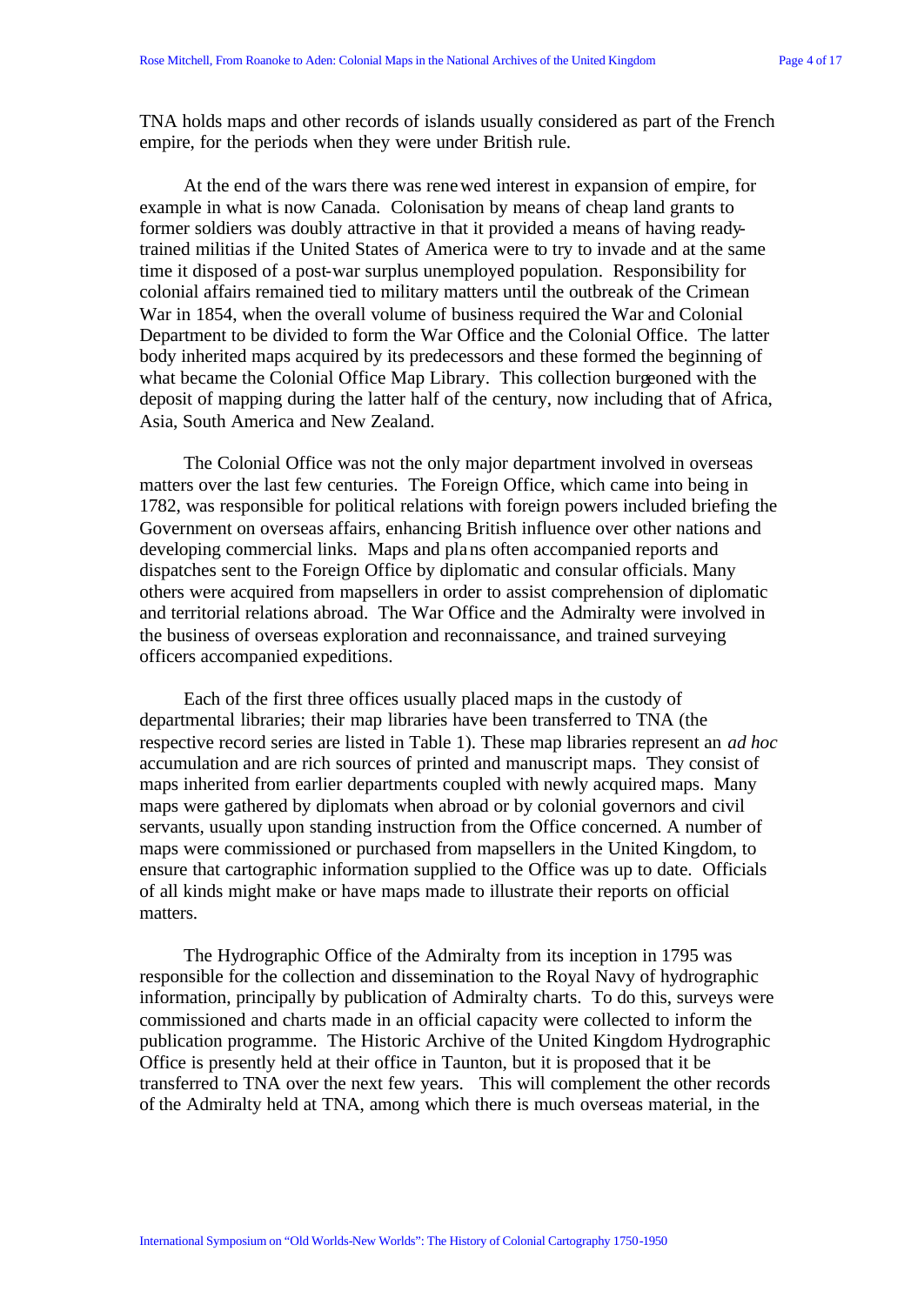form of views in ships' logs such as those of Captain Cook, manuscript charting of exploratory surveys and plans of dockyards and defences abroad<sup>3</sup>.

# *Table 1: Record series at The National Archives of interest for colonial cartography research*

(note: this lists the major sources and some others but is not comprehensive)

| CO 700           | Colonial Office Map Library Series I                                            | 1595 to 1927 |
|------------------|---------------------------------------------------------------------------------|--------------|
| CO 1045          | Colonial Office Map Library Series II                                           | 1779 to 1947 |
| CO 1054          | Colonial Office Map Library Series III includes maps of the Colonial Office's   | 1897 to 1984 |
|                  | successors and some maps collected by the Foreign Office after 1940             |              |
| FO 925           | Foreign Office Map Library                                                      | 1700 to 1940 |
| WO 78            | War Office Map Library                                                          |              |
| MPG 1 and MPGG 1 | The extracted map series for Colonial Office records                            |              |
| MPH 1 and MPHH 1 | The extracted map series for War Office records                                 |              |
| MPI 1 and MPII 1 | Dominions maps may be found in this general extract series                      |              |
| MPK 1 and MPKK 1 | The extracted map series for Foreign Office records                             |              |
| MF 1 and MFQ 1   | Series for extracted flat maps                                                  |              |
| MR 1 and MRQ 1   | Series for extracted rolled maps                                                |              |
| DO 35            | General correspondence of the Dominions Office, among which maps may be found   | 1915-1971    |
| DO 118           | Material relating to treaties and agreements, amongst which maps may be found   | 1856 to 1965 |
| DO 119           | Maps of southern Africa can be found amongst correspondence of the High         | 1843 to 1965 |
|                  | Commissioners                                                                   |              |
|                  | Maps may also be found within original correspondence of the colonies concerned |              |
|                  | eg for the Bahamas in CO 23, Hong Kong in CO 129 and Sierra Leone in CO 267.    |              |
|                  | Consult the online Catalogue to find the series for other colonies.             |              |
| FO 302           | Maps and plans of the North American Boundary Commission                        | 1872-1876    |
| CO 441           | Plans acquired by the West Indian Incumbered Estates Commission                 | 1770 to 1893 |
| OD <sub>6</sub>  | Mapping of some of West Indies islands mapped under the Directorate of Overseas | 1930s        |
|                  | Surveys                                                                         |              |

# *End of empire*

l

The main government departments mentioned above continued to deal with overseas affairs into the twentieth century, with changes in name and administrative function, occasioned mainly by the world wars.

Britain continued to gain dependencies, notably in formerly German areas of Africa mandated to Britain after the First World War, and in parts of the Middle East. Other countries became British protectorates. In the late 1920s and early 1930s Britain still saw herself as the centre of a vast empire of countries, interconnected by strong communications and trade links, as shown by a poster commissioned by the Empire Marketing Board at Figure 2.

<sup>&</sup>lt;sup>3</sup> Admiralty charts are widely scattered among the records at The National Archives, which does not hold a discrete or comprehensive collection, in chart number order. The largest readily accessible collection of published Admiralty Charts is held by the Map Library of the British Library and the other legal deposit libraries: Cambridge University Library, the Bodleian Library, the library of Trinity College Dublin, the National Libraries of Wales and Scotland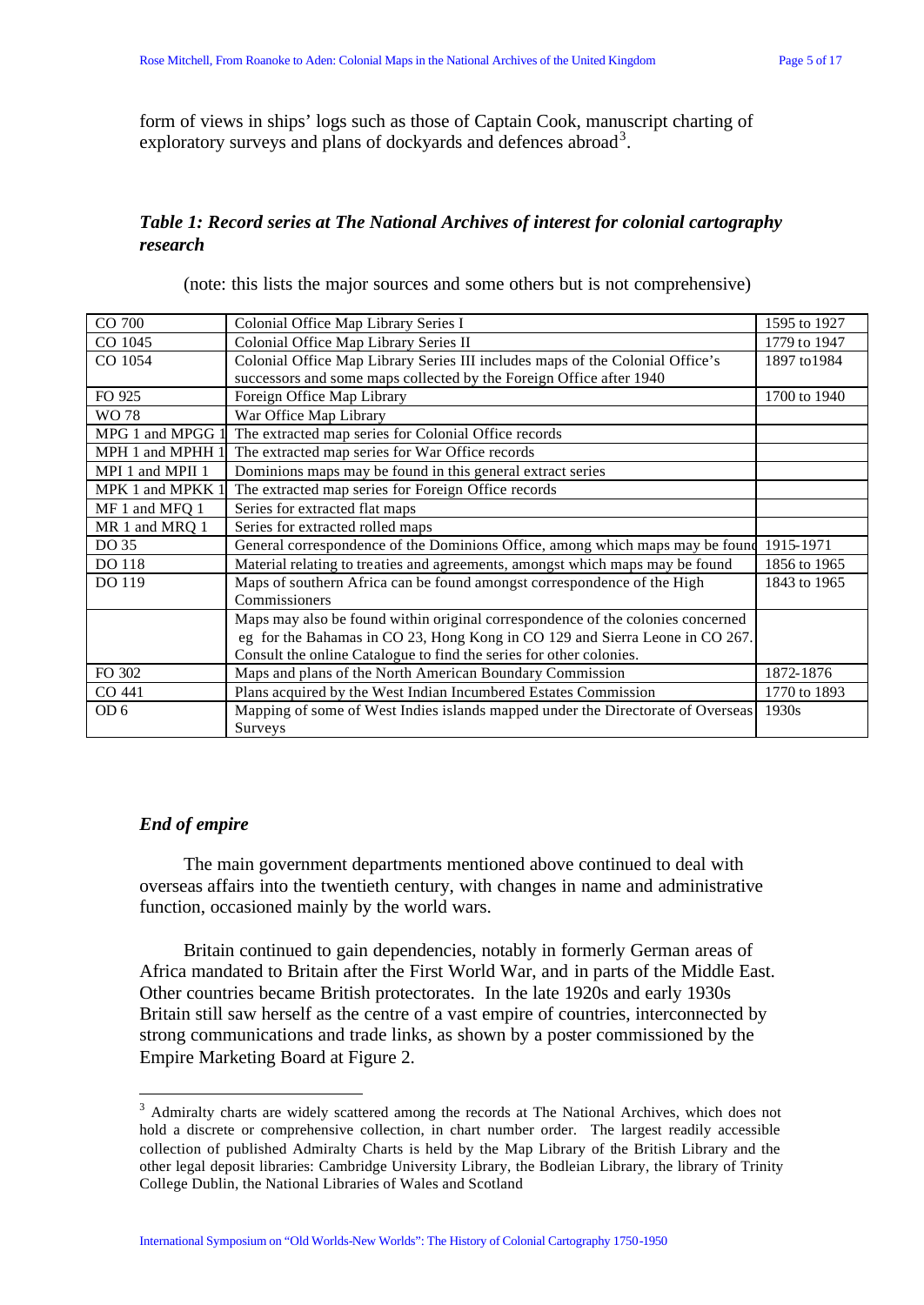By the third decade of the twentieth century, however, there was also a movement towards decolonisation. Some former colonies changed status to dominions and some gained independence. The dominions were administered from 1907 by the Dominions Division of the Colonial Office until the formation of the Dominions Office in 1925. There are significant quantities of maps and plans among Dominions Office records, including those relating to treaties and agreements (see Table 1).



Figure 2. 'Highways of Empire': a propaganda poster produced for the Empire Marketing Board in 1927 by MacDonald Gill. The placing of the British Isles at the centre of the map emphasized Britain's role as the hub of the Empire.<sup>4</sup>

Another new body was the Directorate of Overseas Surveys. Strictly speaking this body, founded in 1946 as the Directorate of Colonial Surveys and part of the Colonial Office, arises rather late on the scene to be of interest within the time parameters of the symposium. It is worth mentioning here, because it was a late flowering of a much earlier interest in colonial survey, and also because it has left a substantial body of records which date back to the nineteenth century and are thus well within the period now in view.

Systematic colonial surveys had been proposed as far back as the aftermath of the Crimean War, when the War Office suggested that colonial surveys might be a useful means of occupying military surveyors in peacetime. Disagreement between the military and the Ordnance Survey over who should be responsible and other

l

International Symposium on "Old Worlds-New Worlds": The History of Colonial Cartography 1750-1950

<sup>4</sup> TNA, Public Record Office, CO 956/537A.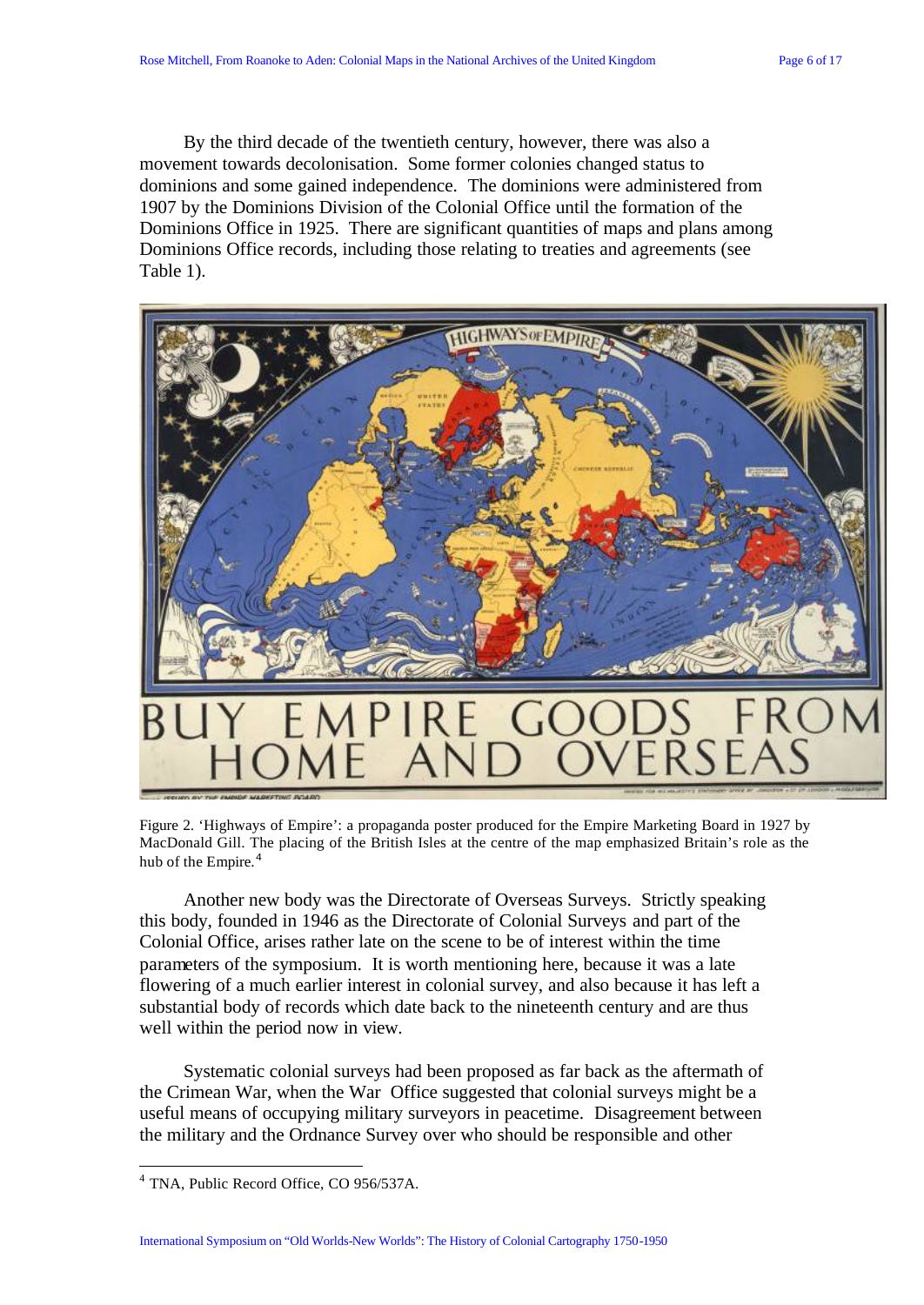demands meant that it was not until the Boer War and the lack of adequate mapping it revealed that the call for colonial surveys was made again. The First World War and ensuing economic difficulties meant that colonial surveying did not start as a programme until the 1930s, and then was interrupted by the Second World War.

The Directorate of Overseas Survey remit was to set up national geodetic frameworks and then provide mapping for colonies or increasingly for former colonies. By this date, there was a strong role for aerial photographs in the making of maps. The activities of this directorate built up a vast body of manuscript and published maps, surveys, air photographs, and information about sixty countries and their boundaries. Responsibility for overseas surveys passed to Ordnance Survey, and its last incarnation Ordnance Survey International wound up in 2002. The Ordnance Survey International Collection, as it is now known, was no longer required for operational purposes and has been deposited at a number of institutions. The Royal Geographical Society has a full set of maps produced by the Directorate of Overseas Surveys and allied bodies; the Air Photograph Archive Library has gone to the new British Empire and Commonwealth Museum at Bristol; and Cambridge University Library and other bodies have taken remaining parts of the Collection. TNA will take the International Boundary Archive, selected registered files and survey records, and map production samples<sup>5</sup>.

#### *MAPPING THE WORLD: FROM TROPICS TO ARCTIC WASTES*

I have given above a broad history of the bodies within central government responsible for the colonies. It is beyond the scope of this paper to give a breakdown of the extent of the British empire across time or to give an account of each colony and the mapping held for it at TNA. I can however make some general observations on our holdings.

A vast area of the world is represented by maps among TNA. It is fair to say that there are generally more maps for former colonies such as North America, the West Indies and Australasia than there are for other areas. For example there are few map for the Celebes, part of the Dutch empire, but many more maps for neighbouring Borneo, because of British interest in the area via the British North Borneo Company. Likewise in the Caribbean there are many maps for Jamaica, but few for the Dutch colony of St Eustatius. There are hundreds of maps for Gibraltar dating from the early eighteenth century, yet only a handful for the much larger Iceland for a few decades in the twentieth century, since it was of much less strategic interest to Britain.

In addition to Gibraltar, there were other places in Europe which were British colonies, even if some were so only briefly. Britain was one of a long succession of masters of the Ionian islands until they were ceded to Greece in 1864, and there remain maps from this period, and in particular plans of the fortifications built by the British. Military maps also form a large part of TNA' extensive holdings of maps of Malta.

<sup>&</sup>lt;sup>5</sup> Information about the history, work and location of the records is on the Ordnance Survey website at http://www.ordnancesurvey.co.uk/oswebsite/aboutus/international/collection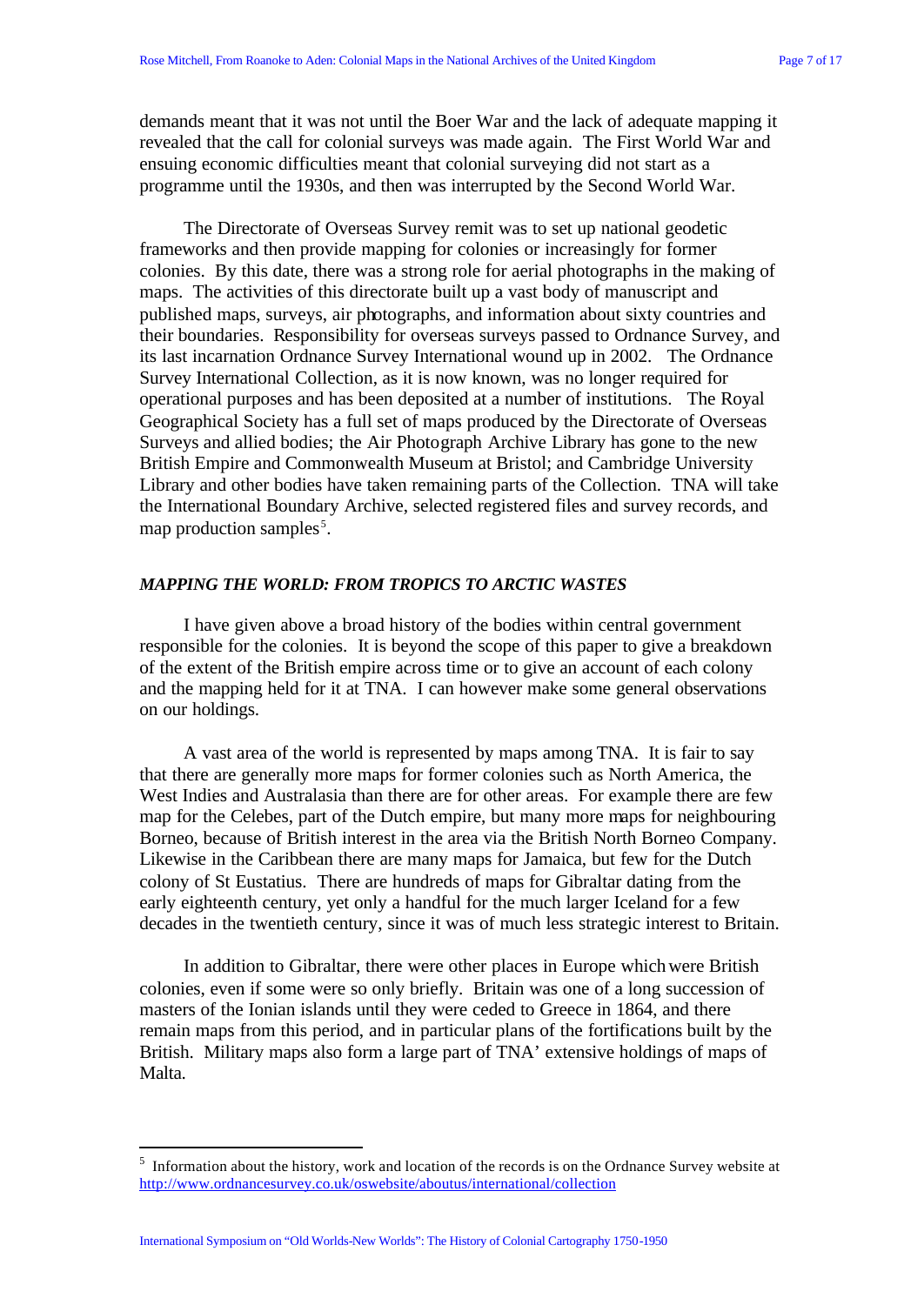The wider foreign and military remit of the records means that TNA not only holds maps of its own colonies and dominions, but also maps of other powers' colonies. These might be acquired as commercially published maps, through participation in international boundary commissions as a neutral party, by capture, and from diplomats and military officers stationed abroad. As I indicated earlier, there was also much exchange of some islands and countries between powers, and in these cases it is possible that TNA may hold mapping for a country under Foreign Office or War Office sources as well as Colonial Office ones, for different dates, as the country was considered to change status from others' colony to British, and vice versa. In addition to the respective map libraries of these offices, maps may be found in their respective series of correspondence relating to overseas countries. It is well to be aware that records relating to a foreign power's colony will be filed under that power, not separately under the colony; for instance, maps and records for Martinique will be found under the heading of France.

Those interested in the mapping of the period of British administration of India and Burma, through the East India Company and later the India and Burma Offices should note that this has not in the main passed to TNA.<sup>6</sup>

While for some countries mapping may be sporadic or available only for a certain time period, it is fair to point out that TNA does hold a wide range of types of mapping for some countries from the time when they first became British colonies, if not from before. My first example was taken from early North America, and the holdings of mapping for the original states up to independence is particularly fine. There are maps from the local level of land grants and plans of the original layout of townships, charts of the coast and river navigation, to mapping of vast expanses for exploration and international boundary purposes. In this case colonial mapping ceased fairly early.

In the case of Australia there is a more comprehensive cartographic record. TNA holds many maps of Australia. Perhaps the earliest are charts from Cook's voyages around Australasia in the 1760s and 1770s. Later maps show the developing townscapes of Sydney, Melbourne, Perth and Adelaide (Figure 3).

Other maps show allotments of land beyond the towns, and there are also a number of maps showing explorers' routes, some of them published. There follow geological maps, with the search for gold and other minerals. Then there are maps showing aspects of colonial administration: postal and electoral districts, livestock statistics, plans of the offices of colonial government, coaling stations for Naval and merchant shipping.

The wealth of colonial mapping for Australia is mirrored for New Zealand, with the additional genre of military mapping. The Maori Wars between 1845 and 1872 provided the impetus for military maps of great topographical detail. Thus much of the early mapping of New Zealand is to be found in War Office map series. The

International Symposium on "Old Worlds-New Worlds": The History of Colonial Cartography 1750-1950

 $6$  The India Office Records are public records administered by the British Library. They comprise the archives of the East India Company (1600-1858), of the Board of Control or Board of Commissioners for the Affairs of India (1784-1858), of the India Office (1858-1947), of the Burma Office (1937- 1948), and of a number of related British agencies overseas.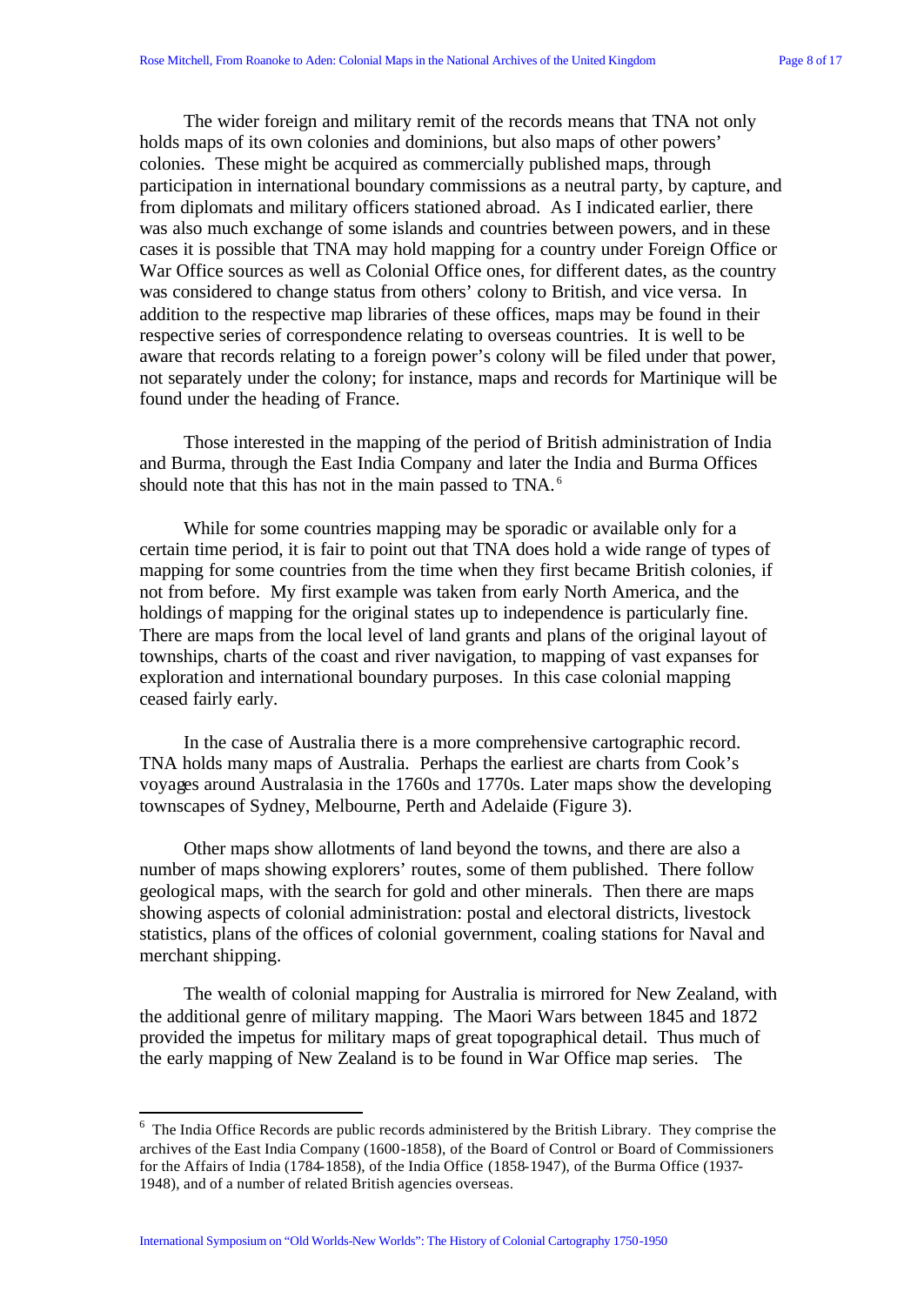initial English settlement of New Zealand was made under the auspices of the New Zealand Company, and TNA holds a number of the Company's maps.

Fores ustrala.r. ñ O tako

Figure 3 A manuscript map of the site of the city of Adelaide made in 1837 to illustrate the suggested relocation of initial settlement from swampy ground on the coast to a better site inland and the suitability of parts of the coast as harbours.<sup>7</sup>

On the question of colonial mapping, Australia and New Zealand are two cases where there are examples of mapping from all the main phases of European settlement: exploration, military reconnaissance, boundary definition, colonisation and administration. Each colony followed its own timescale through these phases, and for some countries there may be British mapping for only some of these phases. For example a cache of seventeenth century defensive plans of Tangier date from the

International Symposium on "Old Worlds-New Worlds": The History of Colonial Cartography 1750-1950

l 7 TNA: PRO: CO 700 South Australia2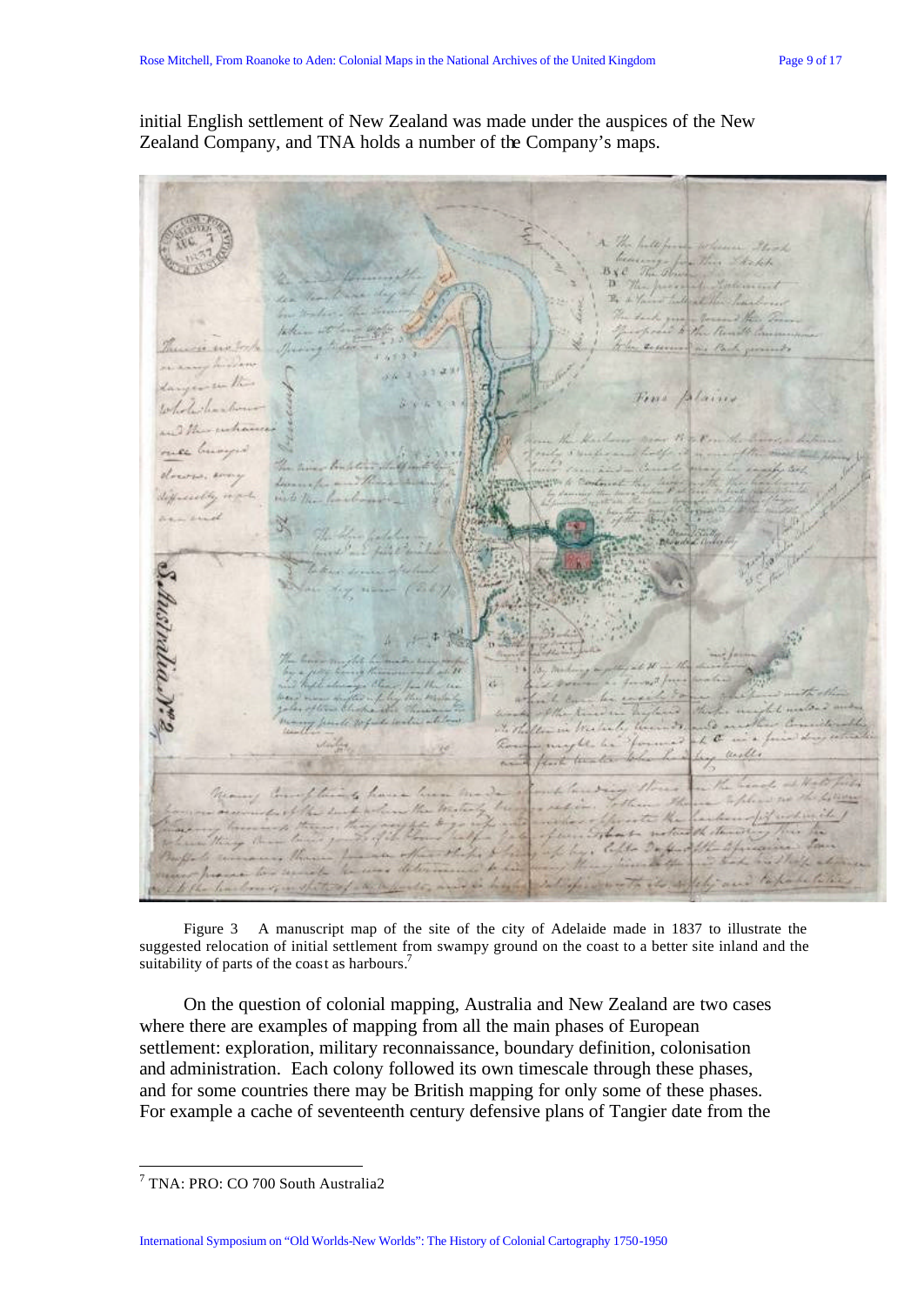period when it came to England as part of Catherine of Braganza's dowry on her marriage to Charles II in 1661 but was then relinquished in 1668.

#### *Exploration and military reconnaissance*

These first two phases of overseas expansion often went hand-in-hand, and both produced mapping as a record and as an aid to further expeditions. Exploratory navigation was the province of the Royal Navy, which gave specific instructions in the late eighteenth century to its captains such as Cook and Vancouver to explore and chart the coasts of the far north-west of America and Australasia. In the 1820s and 1830s William Owen was given similar instructions to chart the east coast of Africa, with an additional aim of assisting in the suppression of the slave trade there.

The English exploration of the interior of Africa was initially undertaken by private individuals; Mungo Park's first exploration had been made under the auspices of a private society. However, Park's account of this trip brought him to the attention of the British government, and Park's second journey to trace the course of the River Niger 1805-1811 and subsequent major expeditions were government-funded<sup>8</sup>. There are many manuscript maps of War Office provenance made as a result of military survey from the early nineteenth century onwards, where the focus was on topography and defensibility. TNA holds much mapping of the British colonies in Africa, in particular of Southern Africa; some of this has been researched by members of the ICA Working Group on the History of Colonial Cartography<sup>9</sup>.

#### *Boundary delimitation*

Europeans took to the colonies notions of statehood which entailed the delineation of international boundaries, especially where colonies of different powers adjoined. The records of many international boundary commissions are in TNA and are in some cases still used in settling disputes. The records in its custody contain much information about mapping and surveying undertaken by or for British government departments; they also shed light on mapping produced by overseas governments and which the British government acquired for reference. As one might expect, TNA holds maps produced for those boundary commissions on which Britain was an active party, where a British colony was affected. However, maps for the same boundary delimitation may also be held under Foreign Office references, where they involved a colony of a foreign country. Thus in the case of the British Guiana (Guyana)-Venezuela boundary for instance, TNA holds the manuscript Schomburgk map which was the basis for many later maps of the boundary; atlases of maps compiled by both countries for submission to arbitration in CO and FO series respectively; and maps published but whose sale was prohibited abroad.

The archives include maps, surveys and other records relating to international boundaries in a much large number of areas of the world than one might expect. In the nineteenth and early twentieth centuries particularly, British surveying expertise

 $8$  Records of this expedition are in TNA: PRO: CO 2/2.

<sup>&</sup>lt;sup>9</sup> In particular Professor Elri Liebenburg, Dr Christopher Board and Mr Lindsay Braun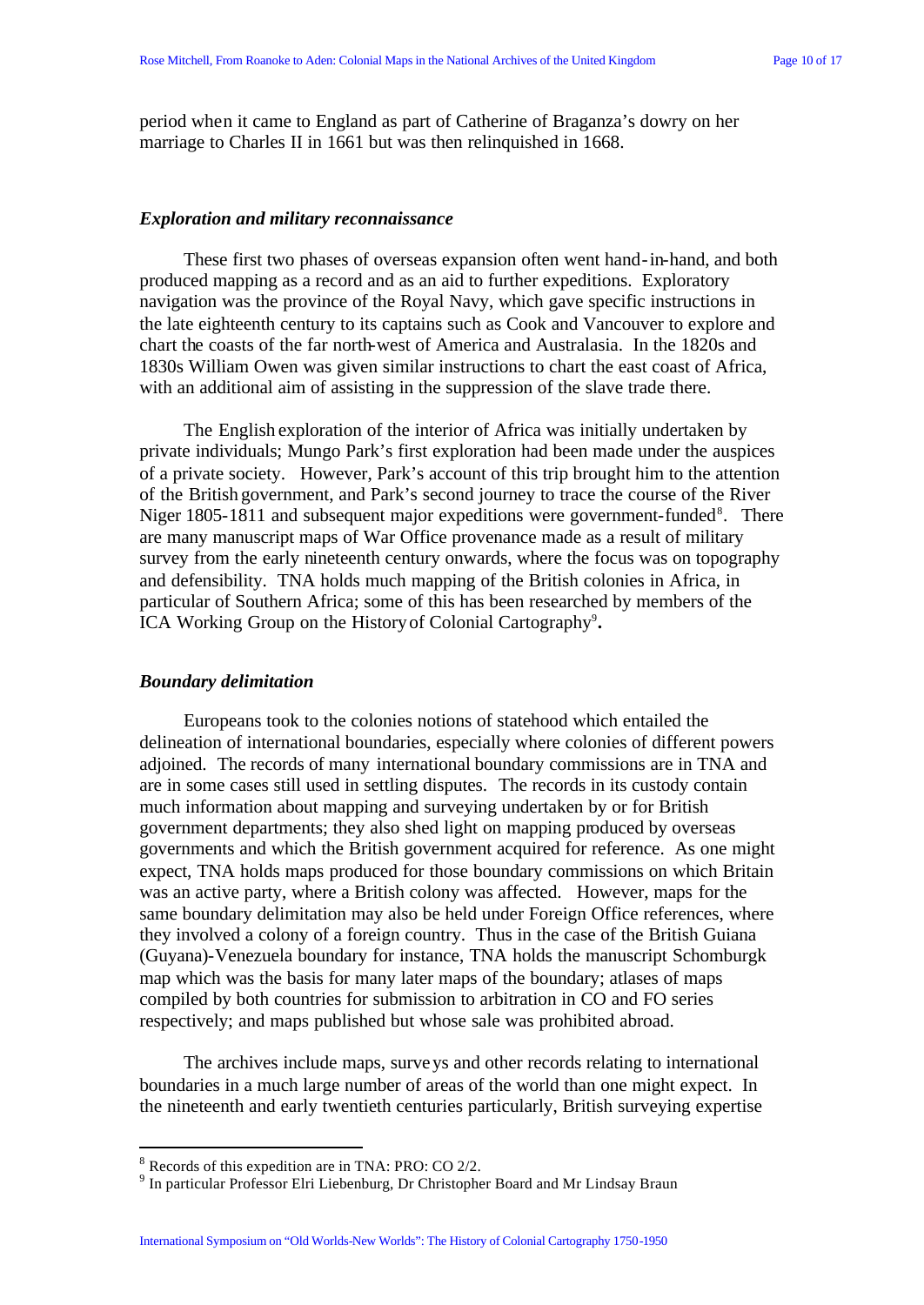was universally respected, with the result that there was often a British commissioner on international boundary commissions as a 'neutral' party even when Britain had no direct colonial or commercial interest in the area surveyed. The job of these usually military surveyors was to define and demarcate the boundary in question. It was common practice for a certified copy of the boundary survey to be brought back to London by the British commissioner and deposited among the archives (usually) of the Foreign Office. As time has passed, archives in many countries have been destroyed by war, natural disaster or political upheaval. As a result, documents now in TNA may constitute the sole surviving record of earlier boundary surveys.

#### *Colonisation and administration*

Boundary definition at a more local level was important in these next phases of settlement. TNA holds many maps which show how colonies were divided into districts, in some cases taking into account information such as the location of tribal areas. There are also many maps showing land grants and ownership.

Maps in TNA illustrate all phenomena and activities of interest to the colonial administration. Communications were vital and there are many maps of colonial railways and roads, also postal routes and offices. Geological maps were made with a view to exploitation of coal, metals and diamonds. Other maps were made to show to the governor types of produce and markets of his colony; and also the incidence of tropical pests and diseases.

Achitectural drawings depict the sites and buildings that supported British expansion overseas: fortifications, barracks, dockyards, hospitals, schools, prisons, cemeteries and governors' residences.

# *Types of map*

l

There are topographical and cadastral maps, sea charts, triangulation and survey diagrams. In terms of format, there is much unique manuscript material in TNA which was made or collected by officers or civil servants in the course of their duties. There are large holdings of commercial published mapping relating to matters such as the division of Africa among European powers, and the exploration of Australia and the North West Passage. In addition many manuscript maps considered important were published by or for the War Office. The Colonial Office and Foreign Office similarly issued important maps with accompanying despatches as Confidential Prints.<sup>10</sup>

One subject on which these offices collected and issued many maps and other papers was that first of the Atlantic slave trade and later of attempts to suppress the Indian Ocean slave trade. There are charts of the coast of Africa showing slave caravan routes, ports and forts and sea routes for the slavers. There are also a number

International Symposium on "Old Worlds-New Worlds": The History of Colonial Cartography 1750-1950

 $10$  Colonial Office confidential prints are in series by place: eg for Africa see CO 879; for Australia CO 881; and for West Indies CO 884. The Foreign Office confidential series are by country and are numerous; there are also series for subjects such as the slave trade (FO 541) and opium (FO 415). Much War Office confidentially printed material is in WO 33, including maps.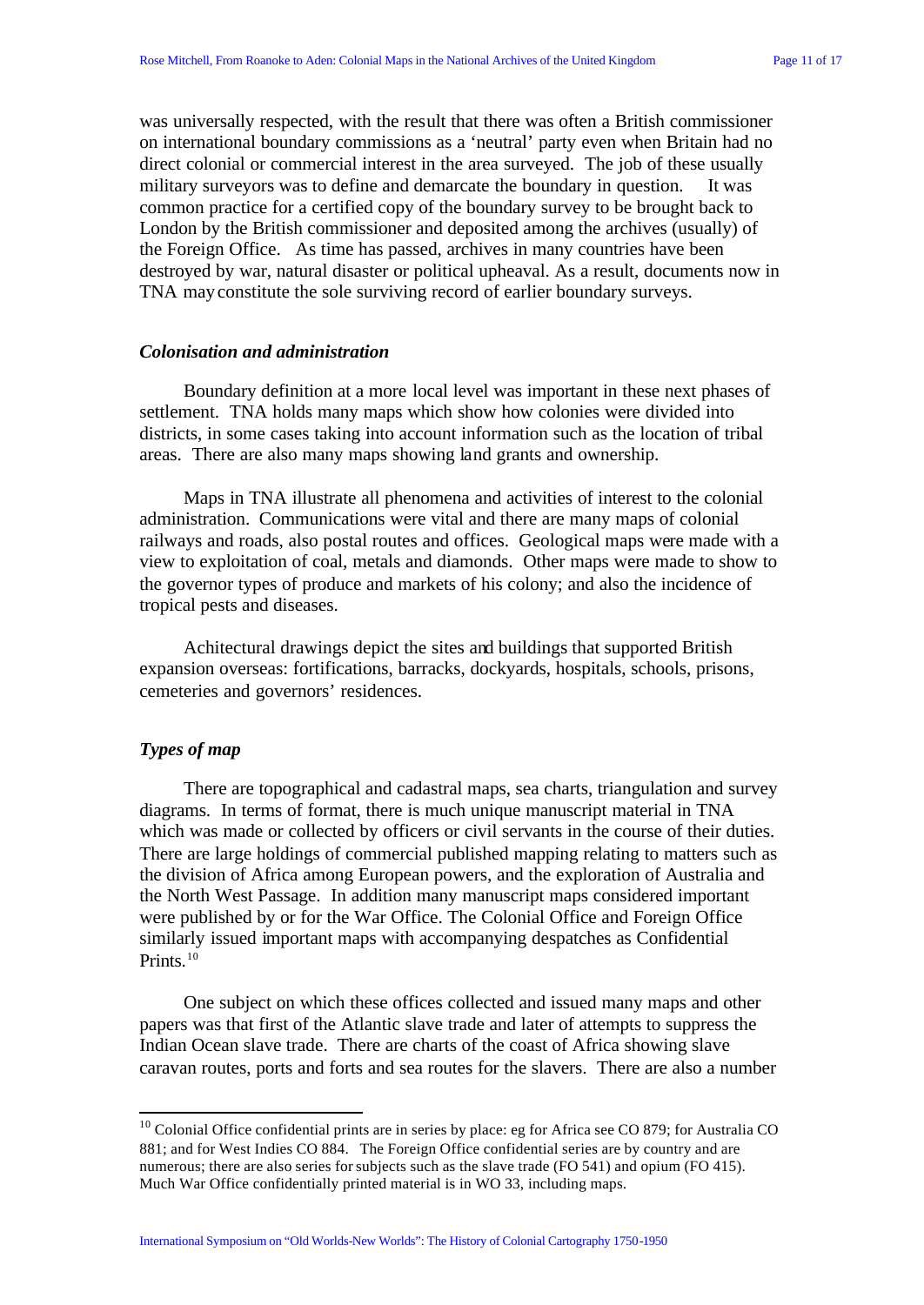of maps of West Indian plantations which sometimes show slave quarters or allotments of land to former slaves.

#### *Colonial surveyors*

While some colonial maps in TNA were commercially produced, many were made specifically for the government to help it in its colonial business, like the one at Figure 4. Many maps were made by people for whom this was not their main occupation. Colonial governors, civil servants and diplomats stationed or travelling abroad might turn their hand to making maps to illustrate a report on a particular aspect of colonial administration or matter of interest such as the slave trade.

Some maps were made by professional cartographers. Once colonies were established, it was common practice for surveyors to be appointed to carry our mapping to assist the administration of the colony. While many of the finished maps were sent back to the Colonial Office, the products of the day-to-day work of colonial surveyors, such as notes, drawings or other survey documents, as with those of other colonial administrators, were generally left behind in the colonies when colonial rule ended.<sup>11</sup>

The military also provided specially trained surveyors who undertook specific work overseas. In the Army, the Royal Engineers (officers) and the Sappers and Miners (other ranks) consistently provided the largest corps of military surveyors and mapmakers. Surveying was often part of the training of a Royal Navy officer; TNA holds charts made by Captain Cook, Nelson and Bligh, and many other naval officers made as part of their official duties.

Military mapmaking was not confined to members of the specialist survey units, and many other soldiers made maps in the course of their duties, whether to illustrate reports and despatches, to record reconnaissance expeditions or to provide intelligence to the War Office, the Admiralty, the Foreign Office or the Colonial Office. Military attachés stationed at British embassies overseas would send to the Foreign Office reports and maps relating to conflicts in areas where they were stationed. Many maps were made by quite humble army officers, and include maps by men enlisted in native regiments, not just those in the British army. These maps are thus a rich source of information about a wide spectrum of people.

As well as minor figures, more famous men represented as mapmakers. TNA holds a map made by Kitchener for the Khartoum relief expedition in 1884,<sup>12</sup> and Mackenzie's map of his exploration of the Mackenzie River in eastern Queensland dated about 1795.<sup>13</sup> There is also a map made by David Livingstone to illustrate his letter of October 1859 to the Foreign Secretary Lord Russell in which he described the topography, local people and agriculture seen on his African travels. He referred

<sup>&</sup>lt;sup>11</sup> The National Archives does not generally hold domestic records of overseas governments, except in a few cases such as Tangier and the Ionian Islands, for particular periods.

<sup>12</sup> TNA: PRO: MPI 1/462/3

<sup>&</sup>lt;sup>13</sup> TNA: PRO: CO 700/America North and South54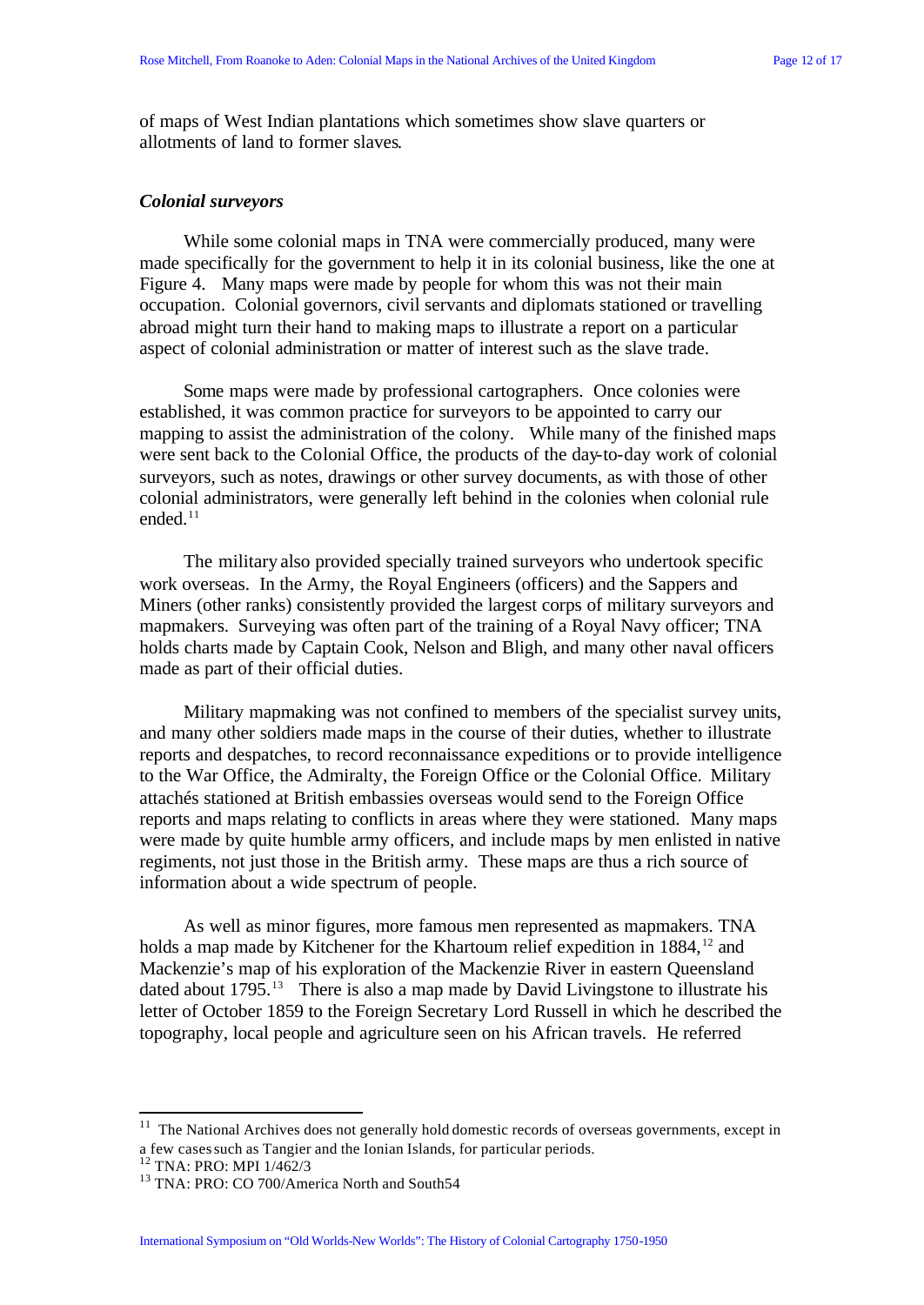dramatically to the area shown on the map: "no white man had ever traversed the country before". <sup>14</sup>

# *How to find colonial maps in The National Archives*

Looking for a map in TNA is a very different experience from using a map library. Maps are arranged, like other records in the archives, not according to theme, geographical area or publisher, but according to the government department which created or acquired them. In addition to the map libraries of the Colonial Office, Foreign Office and War Office mentioned above, TNA holds many maps scattered through its holdings which may be of interest for research in colonial cartography. Other government departments tended to acquire maps when they needed geographical information or when a correspondent or informant sent or used a map, perhaps to illustrate a report to the Admiralty about a voyage of exploration, or to request funds from the Treasury to build a new government house.

The first place to begin a search for colonial mapping, or indeed any other kind of record, is the TNA's online Catalogue at

http://www.nationalarchives.gov.uk/searchthearchives

This Catalogue is keyword searchable, and descriptions of maps and plans are gradually being added. There are two ways to consult this Catalogue. The search facility allows a search by place, subject or person, perhaps adding the term 'AND map'. Alternatively, browse through the series lists in numerical order for example for the map libraries of the Colonial Office the Foreign Office and the War Office (see table 1 for details of these series). For detailed advice on searching the Catalogue see the online Research Guide *Using the National Archives to search for Maps, Plans and Architectural Drawings* (Domestic Records Information Leaflet 132).

Names of countries and places have not been expressed consistently over the years. Entries in the Catalogue may use a variety of names and spellings: some are contemporary with the records described; some were in use at the date of original cataloguing - this may have been done many years ago, so that the place name as given in the Catalogue is contemporary neither with the document nor with presentday nomenclature. It is advisable, therefore, to search on a number of variants – 'Bechuanaland' and 'Botswana', for example, will produce different results. It is also worth searching on more general terms such as 'West Indies', 'East Indies' etc.

In searching for combinations of places or particular aspects of places, it may be necessary to make several searches and collate the results. This principle is well illustrated by the records of the Colonial Office and the Foreign Office. To find a map of the boundary between British Honduras and Guatemala, search for 'Honduras AND Guatemala AND boundary'. This will produce many hits, the majority of which relate to records of the Foreign Office. These include not only maps specifically so described but also volumes of original correspondence and confidential print, within which it is very likely that there will be maps and plans which are not separately described. In this case, none of the hits relating to records of the Colonial Office mention maps and virtually none of the hits dates from before the middle of the twentieth century. This is because the Colonial Office was more prone than the

<sup>&</sup>lt;sup>14</sup> TNA: PRO: FO 63/871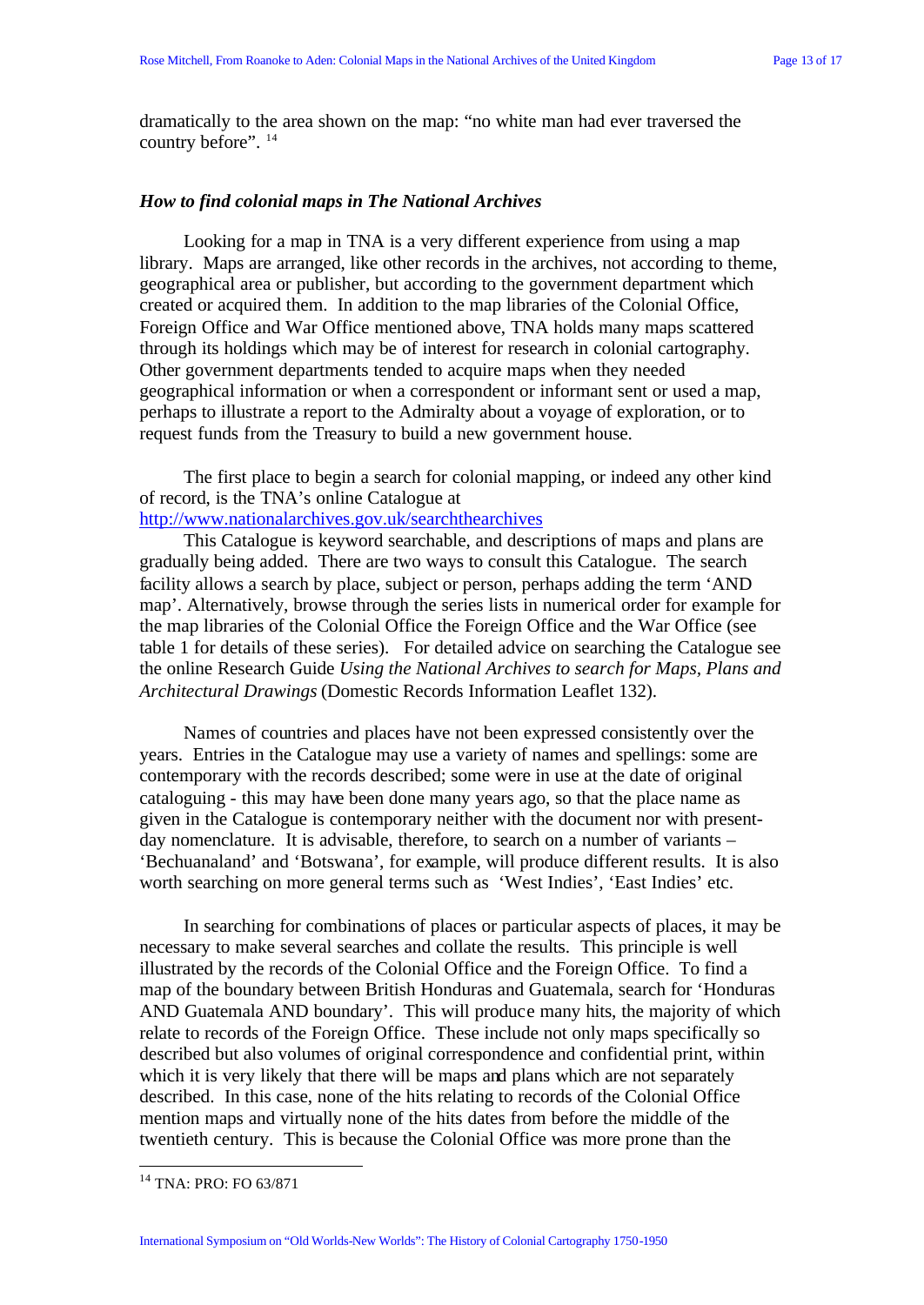Foreign Office to focus only on the territories for which it was responsible. A search using the terms 'Honduras AND boundary' and limited to CO will produce a very different result.



Figure 5. Map drawn by Dr David Livingstone in 1859 to show English discoveries along the River Shire, Lakes Shirwa and Nyassa, and the mouths of the River Zambesi. The area shown is now in Malawi and Mozambique $15$ .

 $15$  TNA: PRO: MPK 1/422/1 extracted from FO 63/871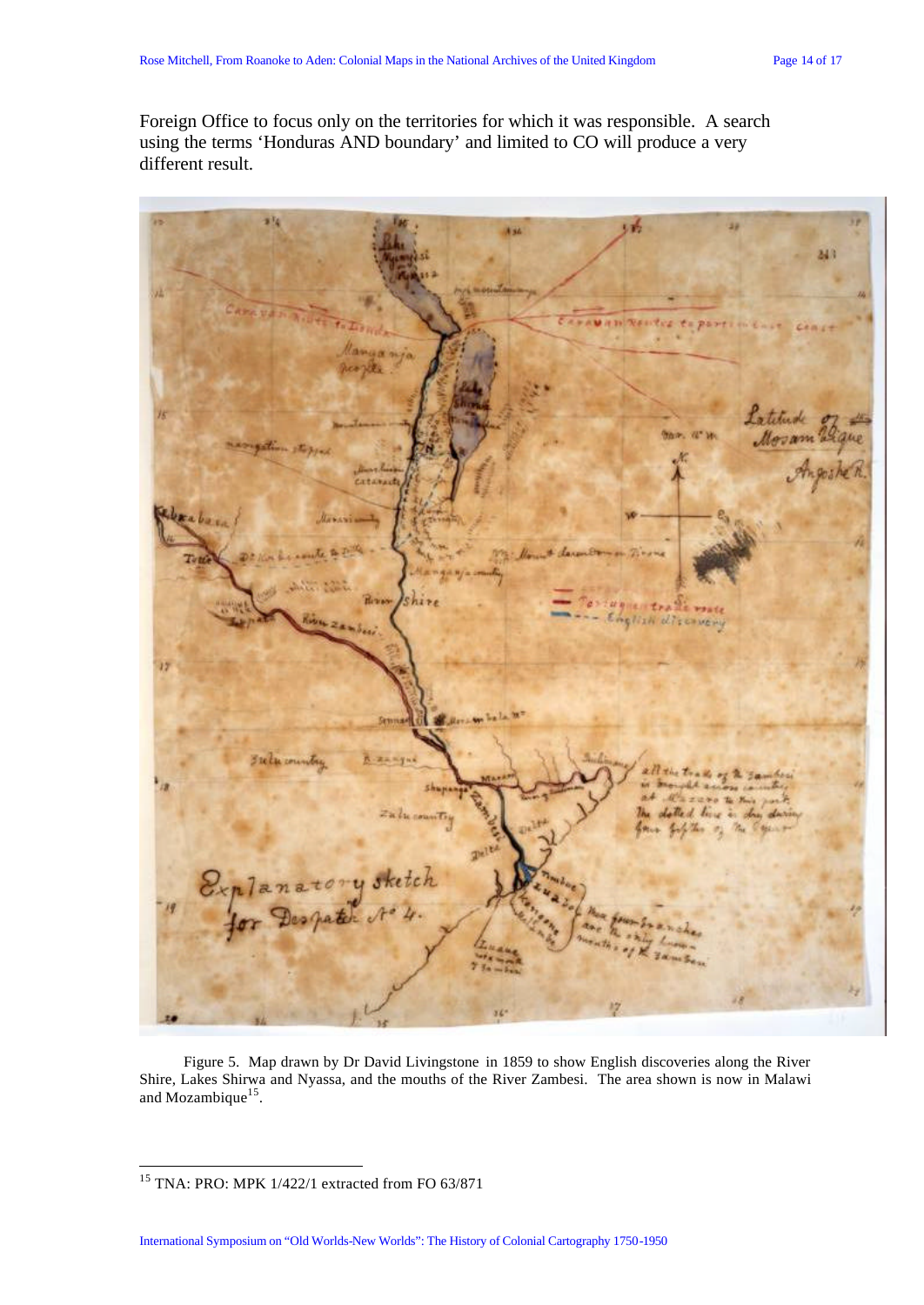Another useful leaflet is Maps and Plans: Overseas Relations (Overseas Records Information 6)

http://www.nationalarchives.gov.uk/catalogue/RdLeaflet.asp?sLeafletID=64

Not all maps are yet described in the online Catalogue. There are published map catalogues for the Americas, Africa and Europe (listed below) where arrangement is by colony or country and by date, and these are still an important source of information for colonial mapping. Beyond these sources, where it seems likely that TNA will hold mapping you seek, you may need to visit and carry out a search for example among Colonial Office correspondence for the country concerned, or use a card index and other hard copy finding aids on-site.

While some maps may readily be found by description in the online and other catalogues, it is known that many thousands of maps remain unidentified and uncatalogued among the records. The majority of the maps which are now in TNA were transferred together with the letters, reports, registered files or other documents with which they were originally associated in the course of official business. If you are looking for a particular map which does not appear to be described in any of the catalogues, a certain amount of lateral thinking may be necessary; ask yourself which government department is likely to have made, used or acquired the kind of map you wish to find. It will be necessary to make a search for relevant documents, among which maps may lie.

The descriptions represent but a fraction of the material still to be found within these records, making it a potentially fruitful field for research. This is particularly true for areas of the world for which catalogues have not been published: in particular Australasia, of which TNA holds many maps, and Asia.

When searching, remember that the Catalogue and other wider finding aids of TNA were compiled from the wider perspective of the whole archives. It is only in the case of the published map catalogues and research guides specifically on maps that one can assume a priori that the item described is a map.

One benefit of the union catalogue is that it makes it easier to find noncartographic items related to a search for maps of a particular colony or area. TNA holds much material about the process of surveying and mapping. This may not just be the maps, also photographs, survey diagrams and other survey records, and also the policy files containing papers directing such surveys. There are ships' and captains' logs, and instructions for surveys such as George Vancouver's instructions from the Admiralty to survey the north west coast of America and despatches from him to the Colonial Office while making this epic survey, 1791-1793.<sup>16</sup> There are also requests by surveyors for loan of instruments and claims for expenses, which can throw light on the survey work. The Catalogue includes descriptions of reports and policy files relating to surveys, survey diagrams, and photographs (Figure 6).

<sup>&</sup>lt;sup>16</sup> TNA: PRO: CO 5/187 (Vancouver). For logs see the series lists for ADM 51, ADM 53 and ADM 55.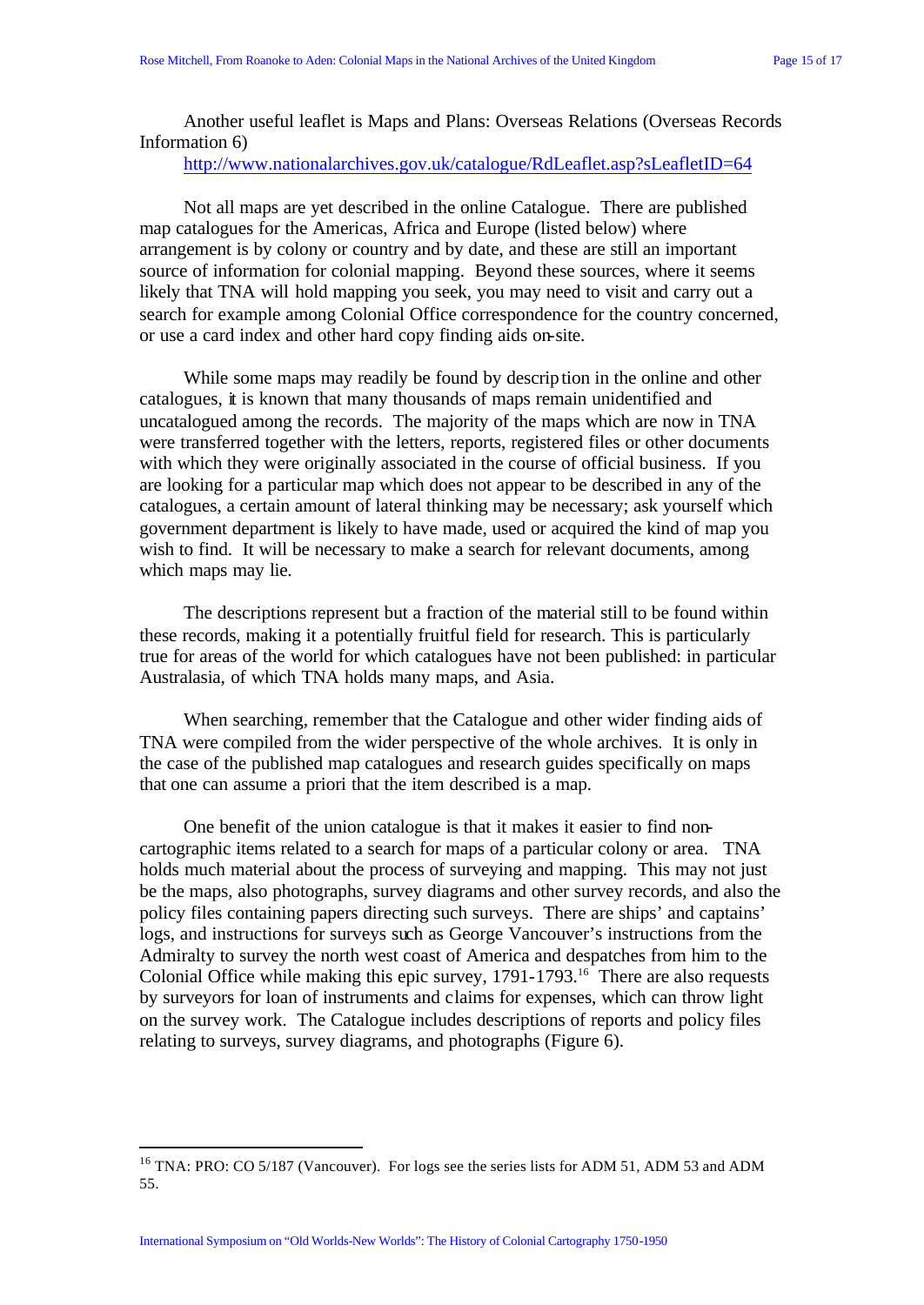

Figure 6. This photograph is one of a series recording the work of the North West Boundary Commission working on the demarcation of the boundary between the United States and Canada between 1872 and 1878.<sup>17</sup>

# *REFERENCES*

l

http://www.nationalarchives.gov.uk

- PA Penfold, ed, *Maps and Plans in the Public Record Office: 2 America and West Indies* (London, 1974)
- PA Penfold, ed, *Maps and Plans in the Public Record Office: 3 Africa* (London 1982)
- Geraldine Beech, ed, *Maps and Plans in the Public Record Office: 4 Europe and Turkey* (London 1998)
- Michael Roper, *The Records of the Foreign Office 1782-1968*, Public Record Office Handbooks No.33 (Public Record Office 2002)

 $17$  TNA: PRO: FO 302/30. Maps made by the survey parties are also in FO 302.